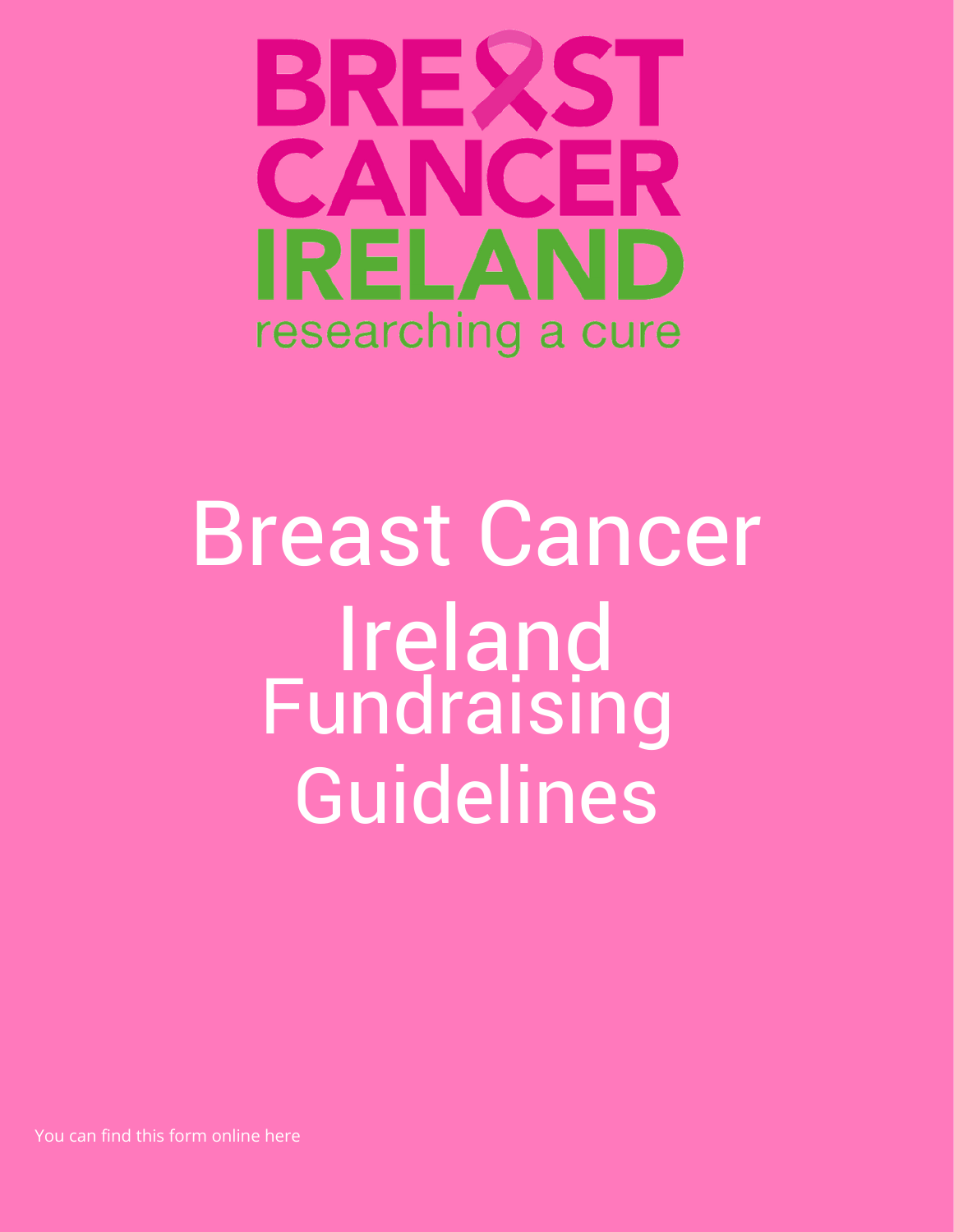### Fundraising Guidelines

Thank you for your interest in fundraising for Breast Cancer Ireland – your support is very much appreciated.

The following guidelines are for individuals, organisations and other groups that would like to hold an event benefitting Breast Cancer Ireland.

We want you're fundraising to be an enjoyable experience as well as being safe and legal, so please read these guidelines before completing the Fundraising Event Agreement Form.

#### Prior to organising and conducting a fundraising event in the name of Breast Cancer Ireland, you must:

- Complete the Fundraising Event Proposal Form and submit it to Breast Cancer Ireland at least 30 days prior to the event.
- Be 18 years or over (if under 18 years of age, you will need permission from a  $\overline{\mathbf{R}}$ parent / guardian).

### Fundraising for Breast Cancer Ireland:

**R** The event must be conducted in accordance with all applicable laws

We are happy to offer advice and guidance for coordinating your event, however, Debenhams Ireland 'T*hink Pink'* Campaign

- **R** the overall running of the event, including expenses, record keeping and management is ultimately the Fundraiser's responsibility
- $\mathbf{R}$ Our insurance cannot extend to volunteer events – we recommend you seek independent insurance advice
- $\mathbf{R}$ Events involving collections from the public requires a permit from your local An Garda Siochana station
- If you are organising a raffle where tickets are to be sold to anyone other than to your guests you should contact your  $\overline{\mathbf{R}}$ local authority for advice. All lotteries must comply with the law.
- **R** Door-to-door calls are only permissible if you know the residents and should be made during daylight hours.

If you plan to solicit contributions, sponsorship, or in-kind gifts from businesses, please provide us with a list of

- **8** potential business sponsors for review and approval prior to approaching. A list of all goods and services donated by companies should be submitted when making final remittance to Breast Cancer Ireland
- Approval to repeat an event must be requested each year from Breast Cancer Ireland
- **X** The Fundraiser must not approach celebrities for support without prior approval unless you have a personal connection to them.



Aiden Sheridan *'52 Marathons in 52 Weeks'* Kilmacud Crokes M2M Challenge 2016